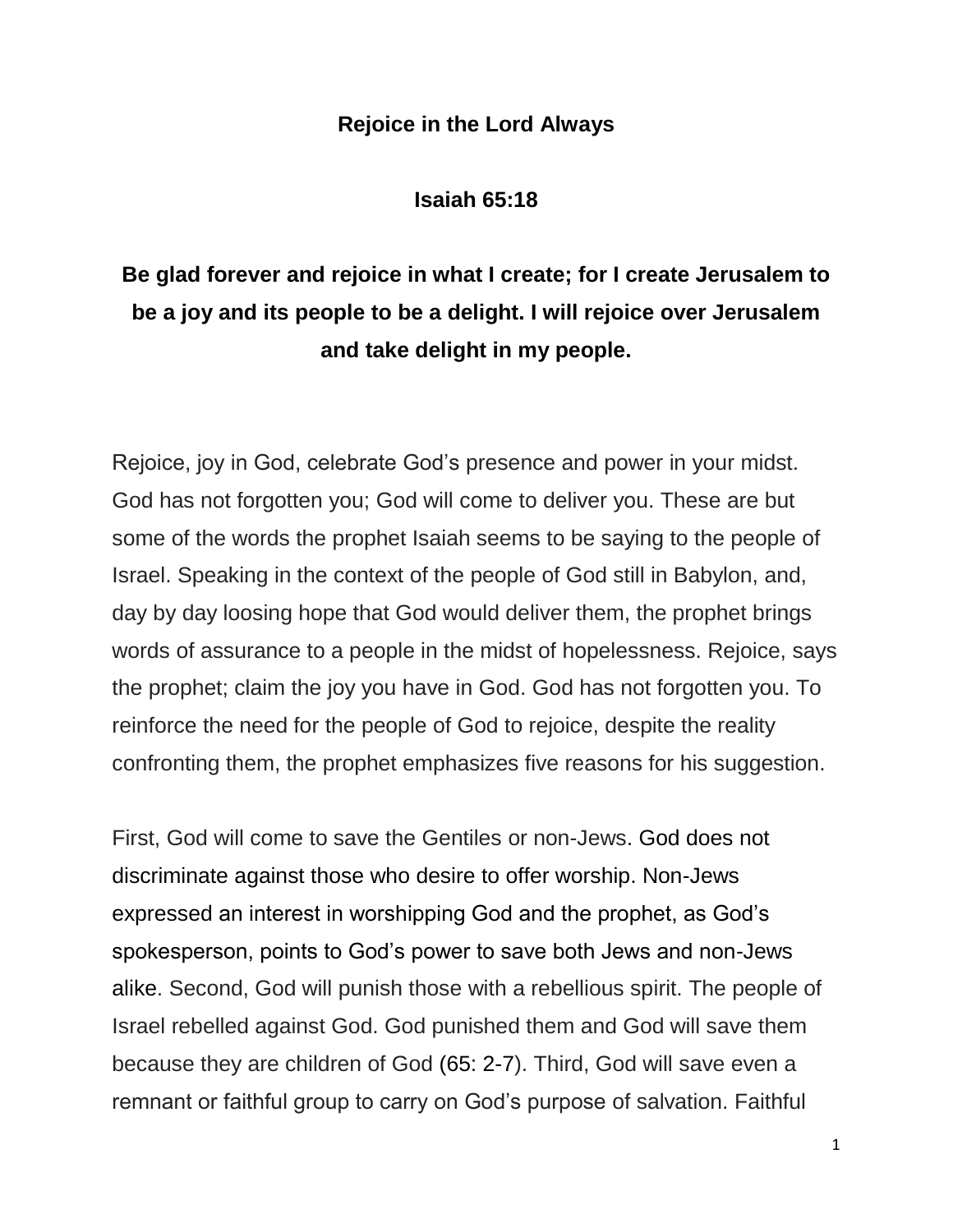Jews in exile need not fear the death of the tradition. On the contrary, God's nature is to save people from destruction and a remnant from Israel will survive to give this testimony (65: 8-10).

Fourth, God's judgment will accompany those Jews who reject the path of righteousness (65:). God's judgment means following God's way, which leads to righteous living, while rejecting God's way leads to negative consequences. Finally, a life of joy and happiness (blessings) is reserved for those who remain faithful to God [\(65:17-25\)](http://www.ccel.org/study/Isaiah_65:17-25). That is, God rewards those who live out God's purpose in their lives. It is on this life of joy and happiness that I wish to focus our attention for our meditation this morning.

In the same way the prophet invites Israel to rejoice, despite their state of alienation in exile away from home, in a similar way people of faith are invited to rejoice and be glad despite the challenges confronting us in the present. People of faith in Jamaica, for example, cannot be naïve to the fact that tough times are ahead on the economic and social front. On the economic front we will have to return to fulfilling the terms of the IMF agreement we signed last year. Such return will mean stringent measures to curtail expenditure, encourage growth and provide opportunities to pay our way out of debt. On the social front, those who lose jobs will be seeking ways to make adjustment to a new way of life. Business owners, challenged by the tough economic times, will be seeking ways to do business differently in order to survive. Property owners will be looking out for more ackee thieves to bring them to prosecution. What is there in all of this to rejoice about, you may ask?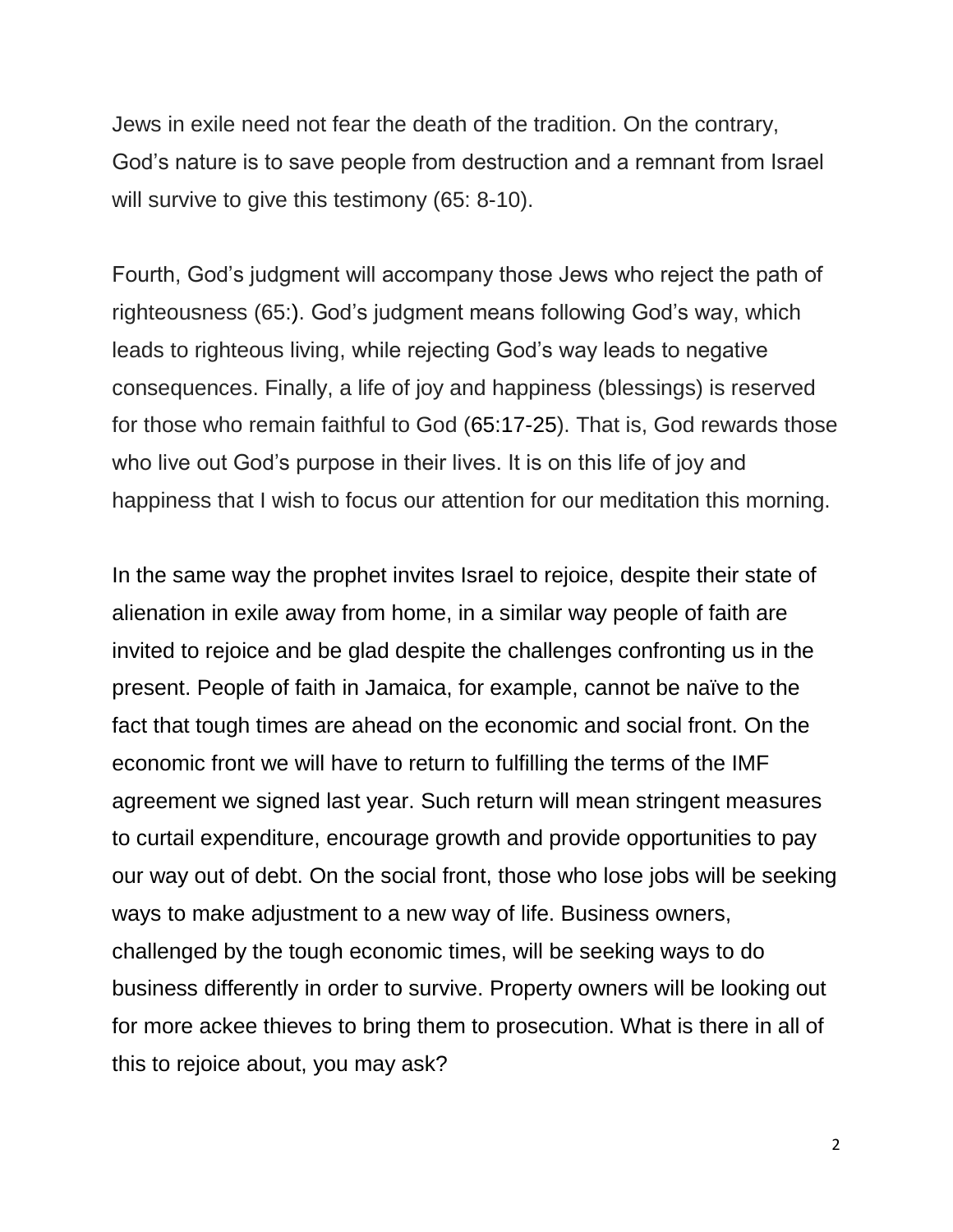In the December 3, 2011, publication of the *Economist* magazine there is an article entitled, "Good tidings from the South." The title caught my attention because the first two words form part of the Christian message for Christmas. The phrase "Good tidings" forms part of the wider message of the angel to the shepherds concerning the announcement of Jesus' birth. In St. Luke 2:10-11 we read, "The angel said to them, 'Don't be afraid; I am here to bring you **good tidings**, great joy for all people. Today a Saviour has been born to you." I was therefore struck by the title of the article as it points to a reason to rejoice despite the global economic recession.

"Social progress in Latin America" is the sub-title of the article. It points to the fact that while poverty in Europe and North America is on the increase, recent statistics show that the level of poverty in the south is on the decline. The figures show poverty levels at 30.4% for 2010 when compared to 48.4% in 1990. Though the writer acknowledges that the figures are not very precise, as the population in the region has seen significant increase over the period, there is nevertheless some indication that living standards are generally improving. Additionally, the writer notes, poverty levels are declining because the disparity in income levels is coming closer together.

A key factor driving the shift in income disparity is the increased level of higher education being accessed by Caribbean and Latin American people. In this respect, the writer argues, while the numbers continue to show women as benefitting less from the shift in status, nevertheless, people in the region have every reason to hope for better living conditions in the future.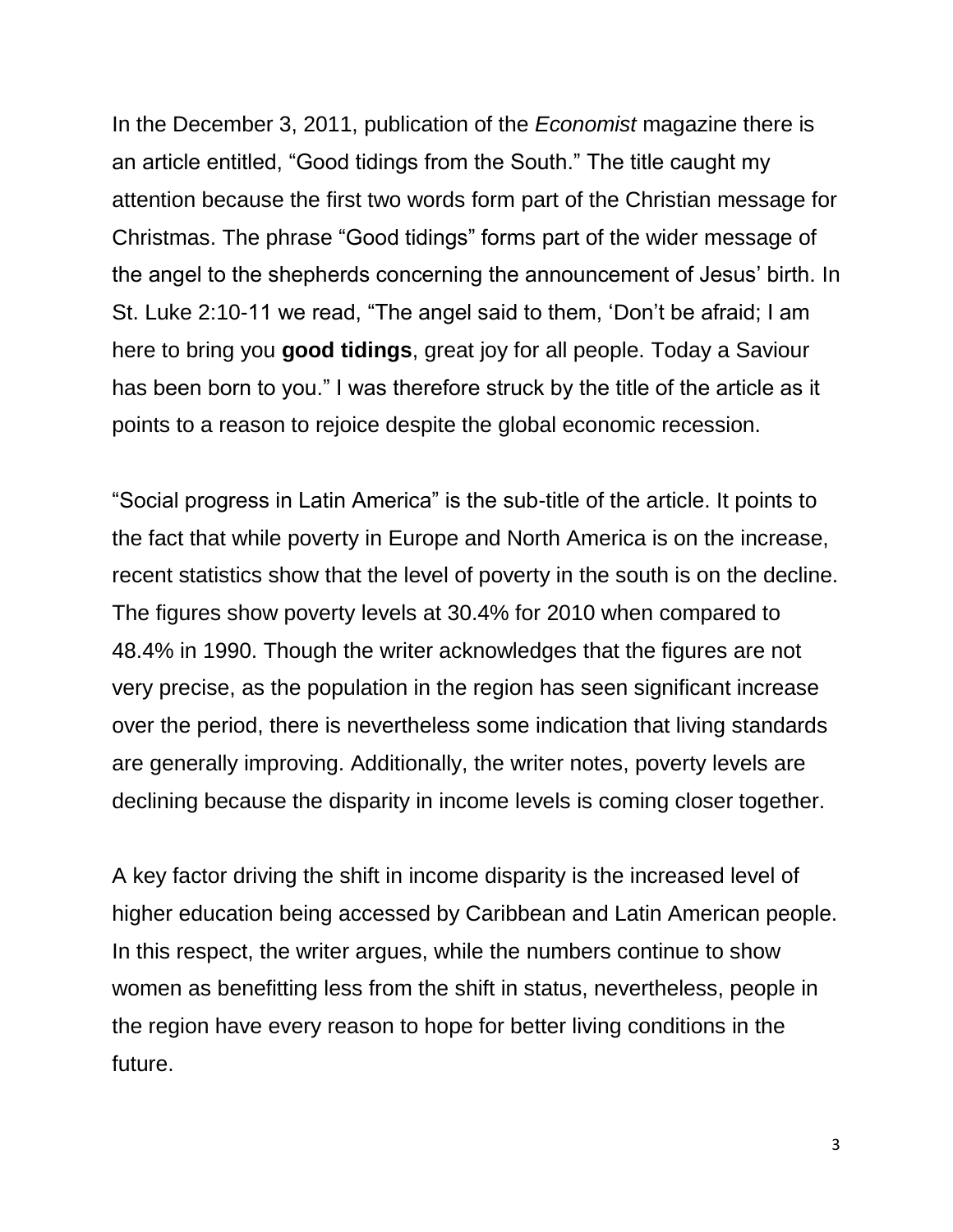For the writer of this article, people in the region can affirm the words of the prophet Isaiah. People in the region can rejoice. We can take joy in the fact that despite our challenges we are making steady progress towards greater success for all our people. Such progress, the writer notes, will not come without further challenges. For example, economic growth in the region is not expected to go beyond 3.5%; higher food prices will mean poverty will continue to be a challenge, especially in places like Brazil, Mexico and Haiti; and, families living in poverty, with large numbers of children, will continue to pose challenges. Notwithstanding, the writer argues, good news abounds on the economic and social fronts and for this we can rejoice.

What does it mean to rejoice? A basic definition of rejoice is to be glad. This meaning is captured, for example, in the words of the Psalmist who says, "I was glad when they said to me, let us go to the house of the Lord" (Ps. 122:1). Gladness here suggests people of goodwill, on their way to worship, ought to invite others to share in the wealth of their experience. In other words, for the Psalmist, there is a need for people to flood their lives with "whatsoever things are good." Similarly, the Psalmist says, the invitation to worship with others brought gladness to the spirit as it was a joy to socialize and worship with those who are focusing on the path of Godliness or righteousness. To rejoice, therefore, is to flood one's life with things that are good. Such good things will infect others even as we dispel cynicism and negative comments.

On this third Sunday of Advent, as we move closer towards Christmas, we are being encouraged to rejoice. We are to rejoice because, beyond the